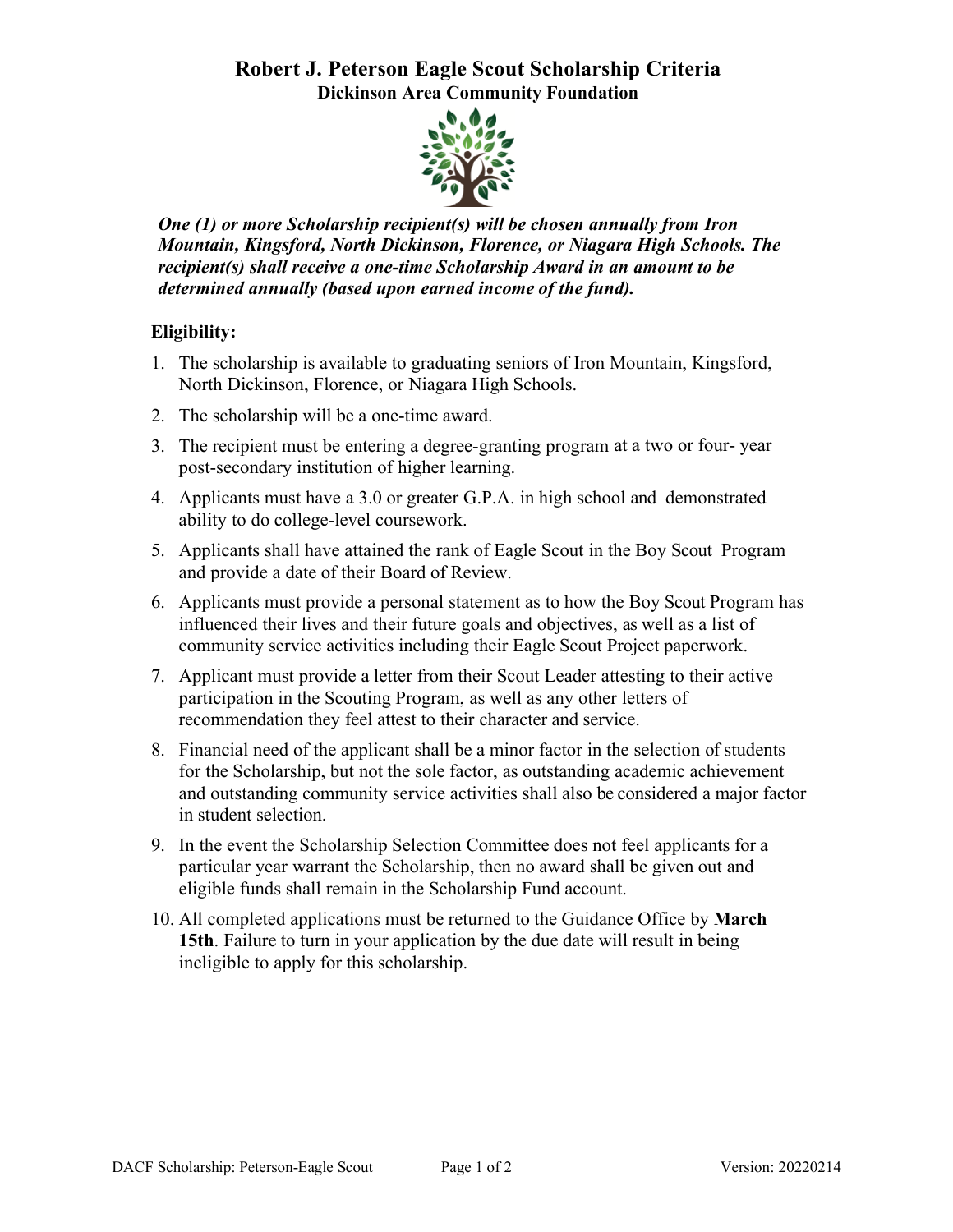### **Addendum:**

A scholarship award may be revoked by the Board of Trustees because of:

- Criminal or anti-social conduct of recipient.
- Filing false information on application.
- Scholastic inadequacy of a recipient.
- Failure to provide the Dickinson Area Community Foundation with documents and verification as specified in the Foundation's established policies for renewing scholarships. A copy of the Foundation's policies for renewing scholarships is provided to students with their first scholarship payment.
- For such other good cause as the Board may, in its sole discretion, determine.

Revocation shall be by the action of a majority of the members of the Board of Trustees, and upon such revocation, any and all funds still controlled by the Board of Trustees shall be withheld and disposed of at the discretion of the Board.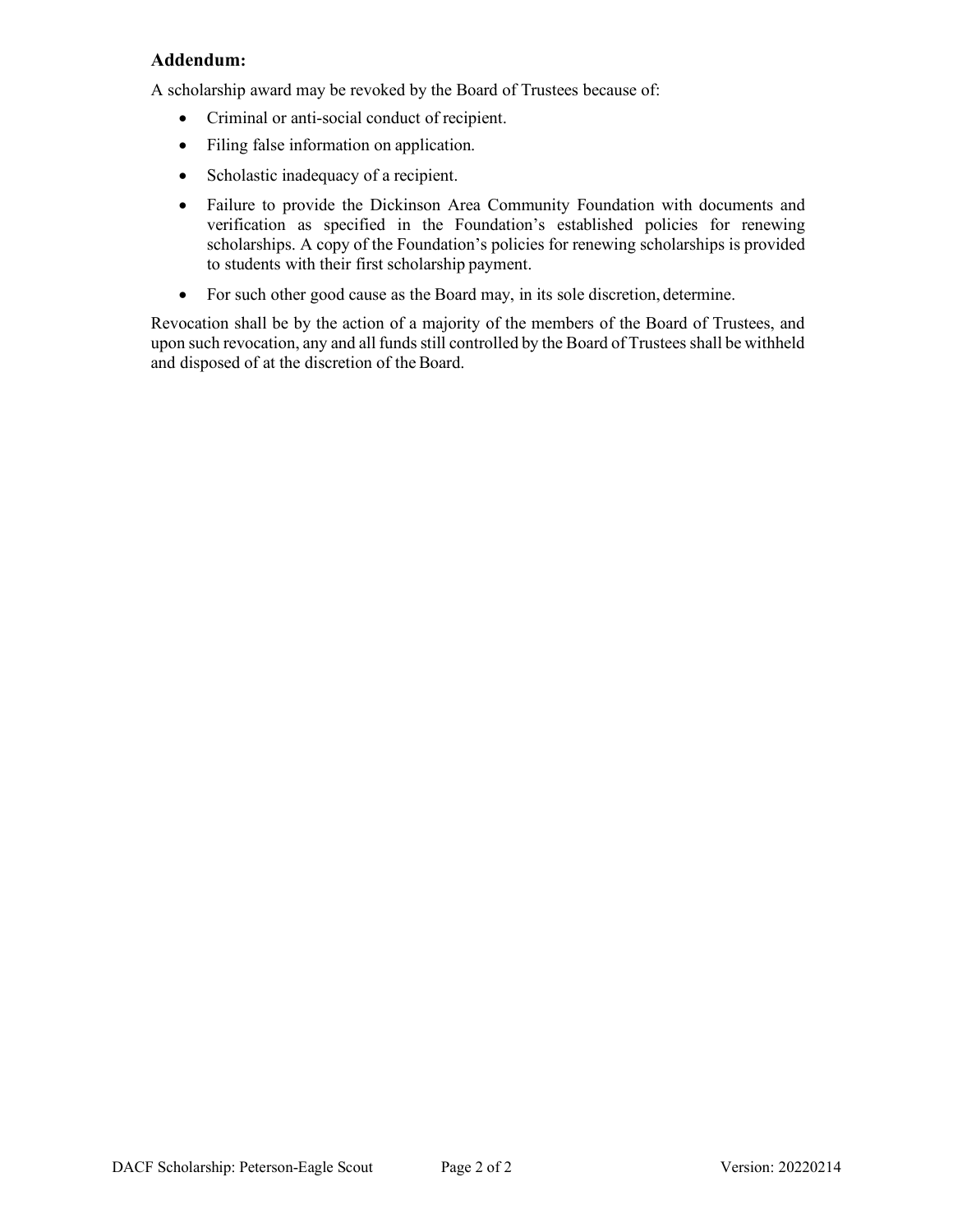

# *Robert J. Peterson Eagle Scout Scholarship*

**Boy Scout Troop 526 of Iron Mountain Dickinson Area Community Foundation Completed applications must be submitted by March 15th**

| Date                                                                                                                       |                                                                                                    |                                                    |  |  |  |
|----------------------------------------------------------------------------------------------------------------------------|----------------------------------------------------------------------------------------------------|----------------------------------------------------|--|--|--|
| <b>Full Name</b>                                                                                                           |                                                                                                    |                                                    |  |  |  |
| <b>Street Address</b>                                                                                                      |                                                                                                    |                                                    |  |  |  |
| <b>City ST ZIP Code</b>                                                                                                    |                                                                                                    |                                                    |  |  |  |
| <b>Home Phone</b>                                                                                                          |                                                                                                    |                                                    |  |  |  |
| <b>E-Mail (Required):</b>                                                                                                  |                                                                                                    |                                                    |  |  |  |
| <b>High School Attended</b>                                                                                                |                                                                                                    |                                                    |  |  |  |
| <b>GPA</b>                                                                                                                 |                                                                                                    |                                                    |  |  |  |
| <b>Boy Scout Troop#:</b>                                                                                                   |                                                                                                    |                                                    |  |  |  |
| <b>Date of Board Review:</b>                                                                                               |                                                                                                    |                                                    |  |  |  |
| In what extra-curricular & community service activities did you participate in? (includes<br>activities outside of school) |                                                                                                    |                                                    |  |  |  |
|                                                                                                                            |                                                                                                    |                                                    |  |  |  |
|                                                                                                                            |                                                                                                    |                                                    |  |  |  |
|                                                                                                                            |                                                                                                    |                                                    |  |  |  |
|                                                                                                                            |                                                                                                    |                                                    |  |  |  |
|                                                                                                                            |                                                                                                    |                                                    |  |  |  |
|                                                                                                                            | In what scouting activities did you participate? Include awards/certificates of achievement, etc.: |                                                    |  |  |  |
|                                                                                                                            |                                                                                                    |                                                    |  |  |  |
|                                                                                                                            |                                                                                                    |                                                    |  |  |  |
|                                                                                                                            |                                                                                                    |                                                    |  |  |  |
|                                                                                                                            |                                                                                                    |                                                    |  |  |  |
|                                                                                                                            |                                                                                                    |                                                    |  |  |  |
|                                                                                                                            |                                                                                                    |                                                    |  |  |  |
|                                                                                                                            |                                                                                                    |                                                    |  |  |  |
| Did you work during the school year? No                                                                                    |                                                                                                    | If yes, how many hours/week?                       |  |  |  |
| Name of college or university you plan to attend:                                                                          |                                                                                                    |                                                    |  |  |  |
| Have you applied for admission?                                                                                            |                                                                                                    |                                                    |  |  |  |
| Have you been accepted?                                                                                                    |                                                                                                    |                                                    |  |  |  |
| Intended field of study:                                                                                                   |                                                                                                    |                                                    |  |  |  |
| Have you applied for other scholarships?                                                                                   |                                                                                                    |                                                    |  |  |  |
| Have you been granted a scholarship?                                                                                       |                                                                                                    | If so, list below name of scholarship &<br>amount: |  |  |  |
|                                                                                                                            |                                                                                                    |                                                    |  |  |  |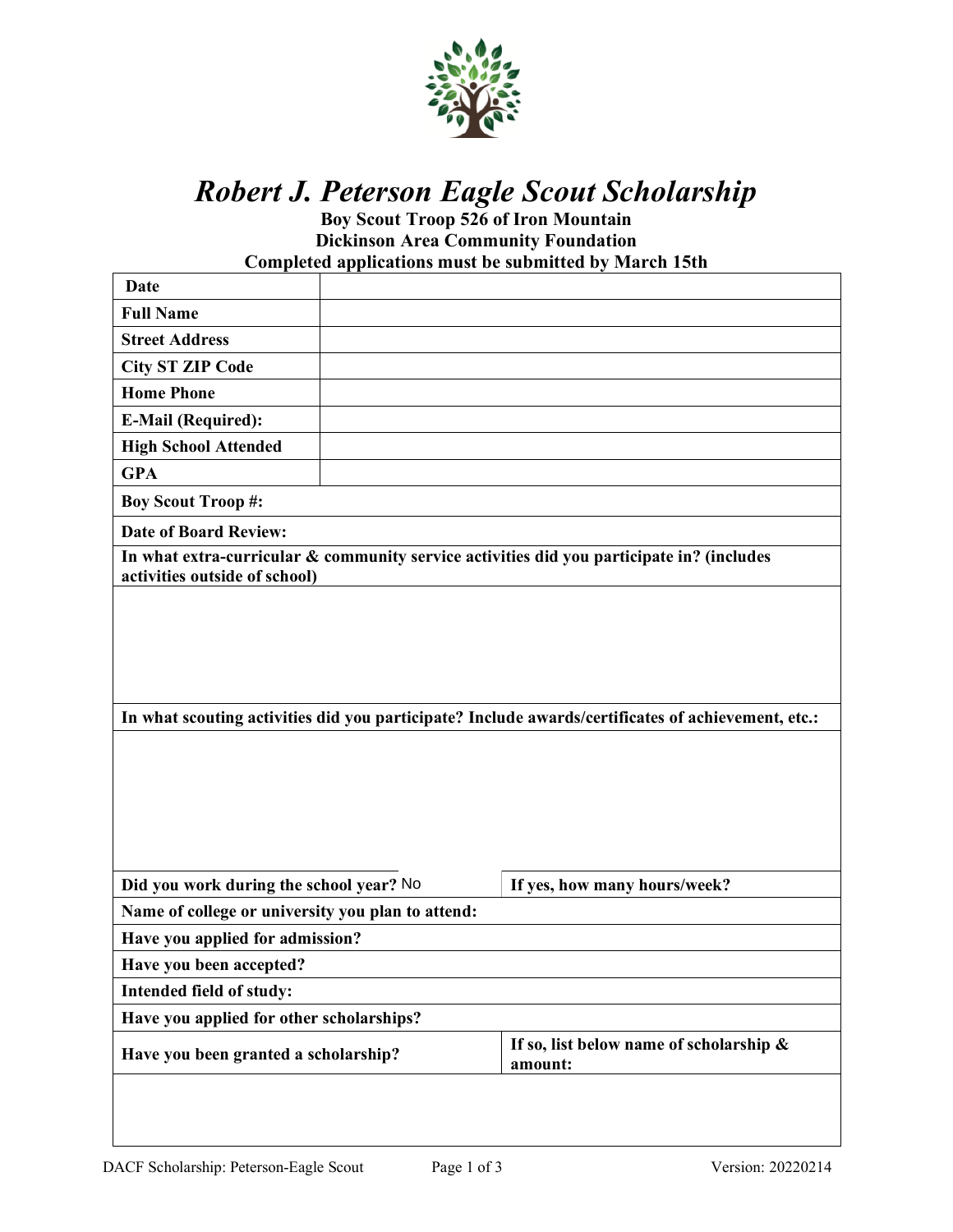

#### **Please include the following with the application:**

- 1. Please attach a personal statement which includes your comments on how the Boy Scout program has influenced your life and your future goals and objectives.
- 2. Please provide a copy of your Eagle Scout Project paperwork.
- 3. Provide a list of community service activities you were involved in.
- 4. Provide a letter from your Scout leader attesting to your active participation in the scout program.
- 5. Provide letters of recommendation attesting to your character and service.
- 6. High school transcripts

#### **Application Deadline**

All applications need to be submitted to the guidance counselor's office by March 15<sup>th</sup>.

#### **Agreement and Signature**

By submitting this application, I affirm that the facts set forth in it are true and complete. I understand any false statements, omissions, or other misrepresentations made by me on this application may result in rejection of this application.

Name (printed)

Signature

Date

#### **Parent Application Form**

Name of parent or guardian completing this form:

| Home address: |  |
|---------------|--|
| Phone:        |  |
| E-Mail:       |  |

**Do you have any dependents other than your own family or other extenuating circumstances that should be considered? If yes, please explain:**

**Note here any statements you may wish to make which assist the scholarship selection committee in consideration of the applicant:**